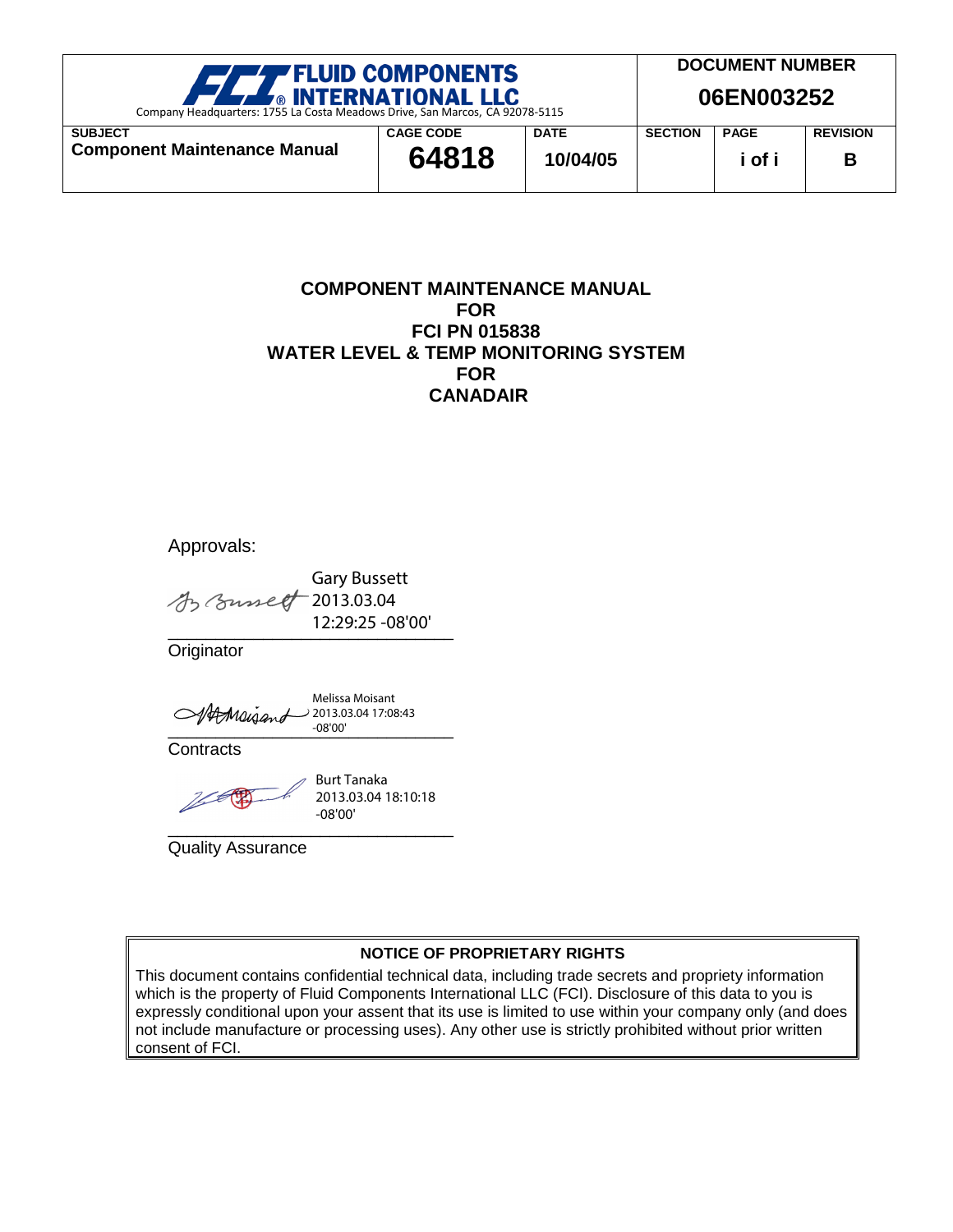| <b>FLAT FLUID COMPONENTS</b>                                                 |                  |             | <b>DOCUMENT NUMBER</b> |             |                 |
|------------------------------------------------------------------------------|------------------|-------------|------------------------|-------------|-----------------|
| Company Headquarters: 1755 La Costa Meadows Drive, San Marcos, CA 92078-5115 |                  |             | 06EN003252             |             |                 |
| <b>SUBJECT</b>                                                               | <b>CAGE CODE</b> | <b>DATE</b> | <b>SECTION</b>         | <b>PAGE</b> | <b>REVISION</b> |
| <b>Component Maintenance Manual</b>                                          | 64818            | 10/04/05    |                        | i of ii     | В               |

### **REVISION PAGE**

| Rev. | <b>Description</b>                                                                                                                                                                                             | Date     |
|------|----------------------------------------------------------------------------------------------------------------------------------------------------------------------------------------------------------------|----------|
|      | <b>Initial Release</b>                                                                                                                                                                                         | 05/15/95 |
| A    | Revised Part Numbers in Figures 1, 3, and 5                                                                                                                                                                    | 02/12/97 |
| B    | Introduction - Changed company name; Figure 3 - Changed Control Unit label;<br>Sect 2.B. Control Unit - Added para. 5 describing differences between -02 and<br>-03; All - Combined sections into single file. | 10/04/05 |
|      |                                                                                                                                                                                                                |          |
|      |                                                                                                                                                                                                                |          |
|      |                                                                                                                                                                                                                |          |
|      |                                                                                                                                                                                                                |          |
|      |                                                                                                                                                                                                                |          |
|      |                                                                                                                                                                                                                |          |
|      |                                                                                                                                                                                                                |          |
|      |                                                                                                                                                                                                                |          |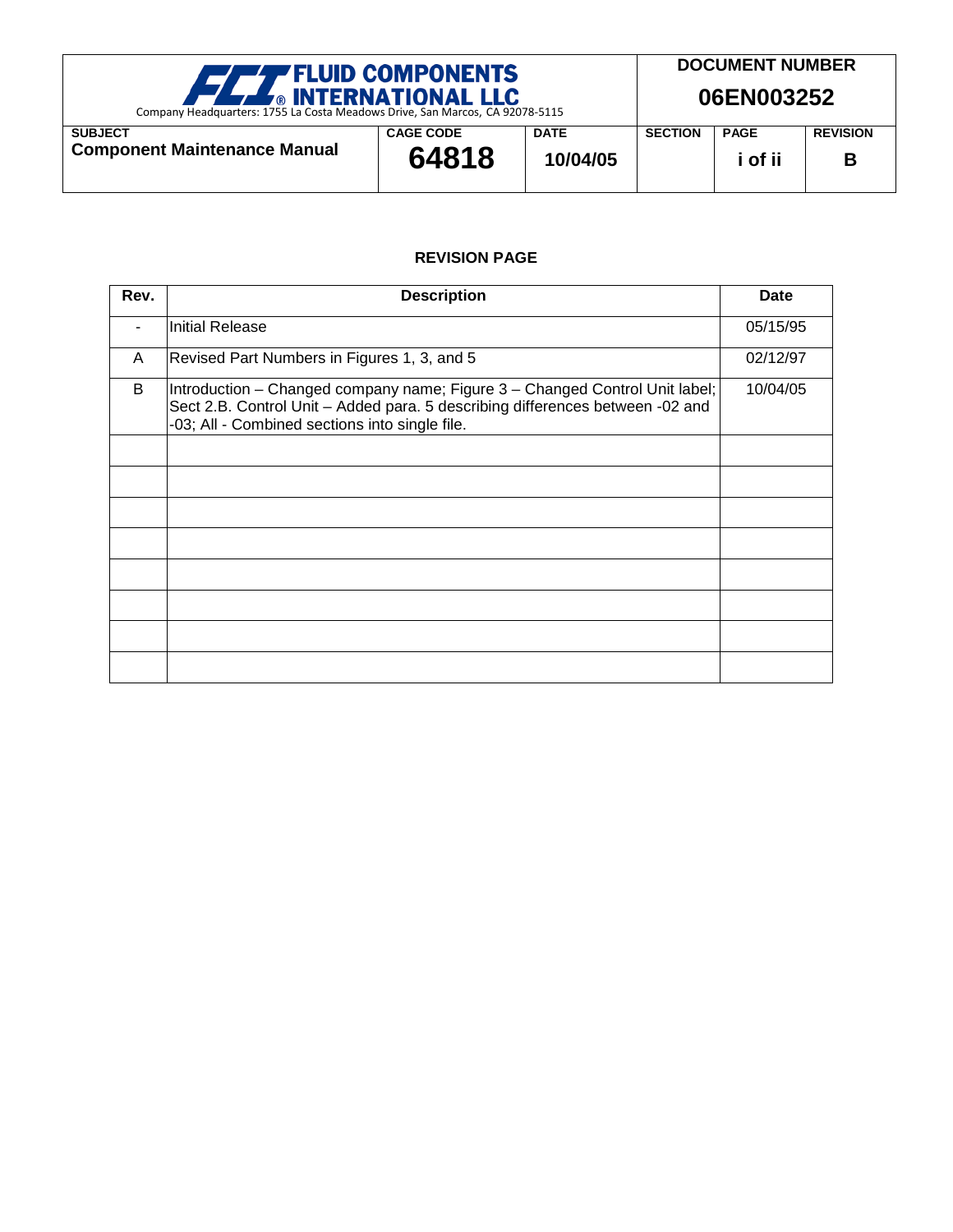

### **COMPONENT MAINTENANCE MANUAL**

**FCI Document Control Number: 06EN003252 Rev. B** 

# **WATER LEVEL AND TEMPERATURE MONITORING SYSTEM**

**PART NUMBER: 015838** 

#### **NOTICE OF PROPRIETARY RIGHTS**

This document contains confidential technical data, including trade secrets and proprietary information which are the property of Fluid Components Intl (FCI).

 include manufacture or processing uses). Any other use is strictly prohibited without the prior written consent of FCI. Disclosure of this data to you is expressly conditioned upon your assent that its use is limited to use within your company only (and does not

**38-18-03 ORIGINAL ISSUE 05/15/95** 

TITLE PAGE 1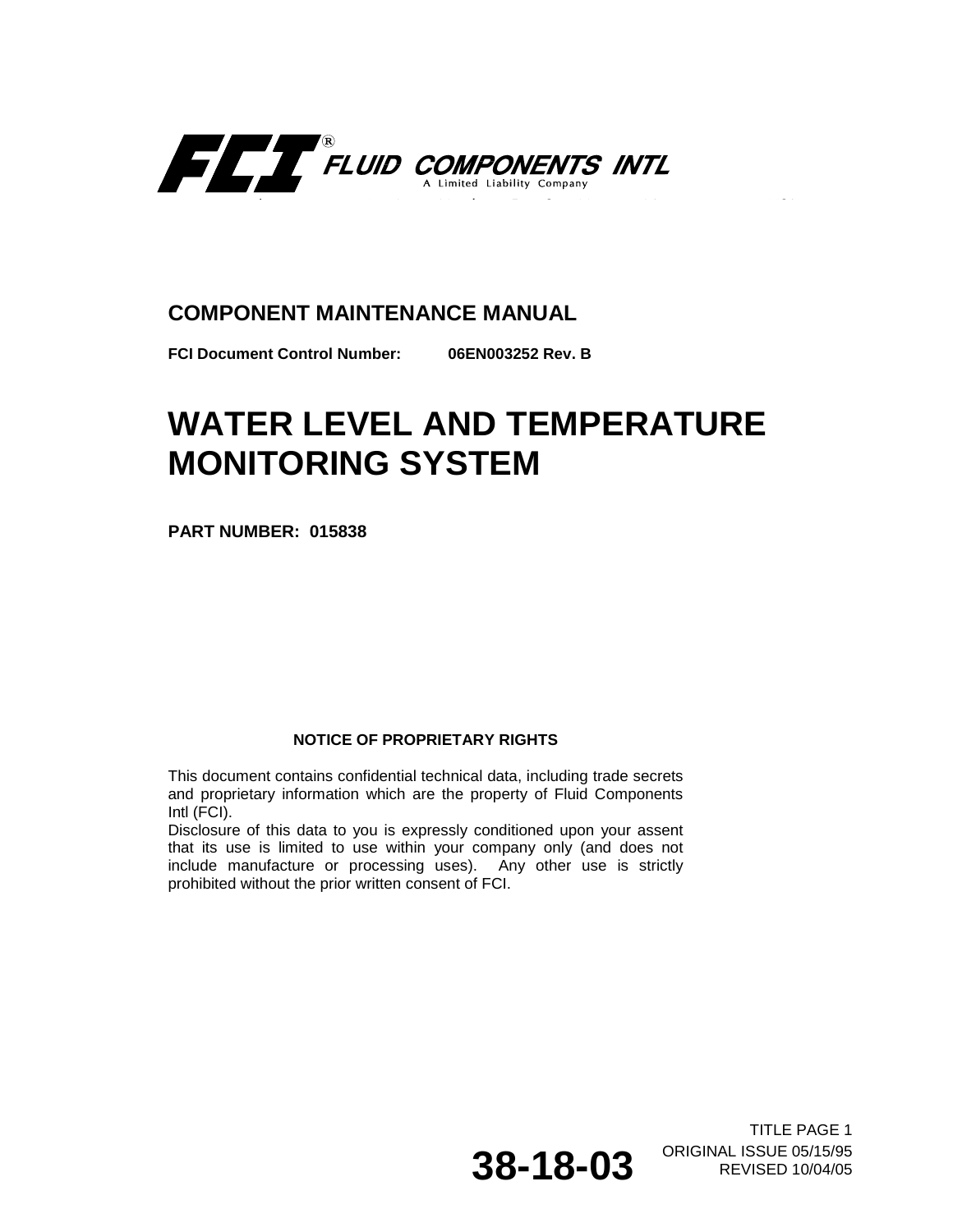

THIS PAGE INTENTIONALLY LEFT BLANK

[TITLE PAGE 2](#page-15-0)  ORIGINAL ISSUE 05/15/95 **38-18-03** REVISED 10/04/05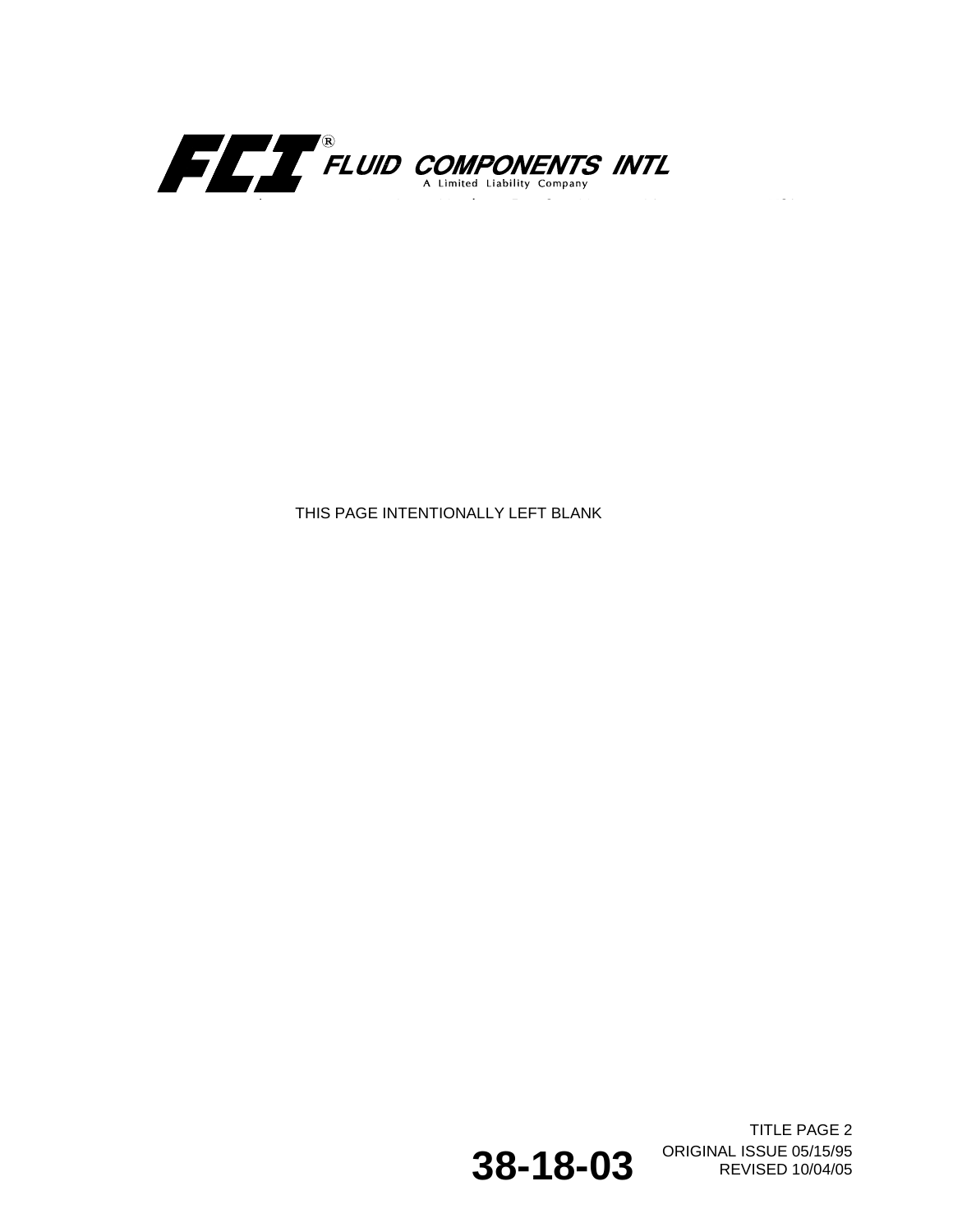COMPONENT MAINTENANCE MANUAL PART NUMBER 015838

#### RECORD OF REVISIONS

| REV.<br>NO.    | <b>ISSUE</b><br>DATE | DATE<br>INSERTED | BY | REV.<br>NO. | <b>ISSUE</b><br>DATE | DATE<br>INSERTED | BY |
|----------------|----------------------|------------------|----|-------------|----------------------|------------------|----|
| $\mathsf A$    | 2/12/97              |                  |    |             |                      |                  |    |
| $\overline{B}$ | 10/04/05             |                  |    |             |                      |                  |    |
|                |                      |                  |    |             |                      |                  |    |
|                |                      |                  |    |             |                      |                  |    |
|                |                      |                  |    |             |                      |                  |    |
|                |                      |                  |    |             |                      |                  |    |
|                |                      |                  |    |             |                      |                  |    |
|                |                      |                  |    |             |                      |                  |    |
|                |                      |                  |    |             |                      |                  |    |
|                |                      |                  |    |             |                      |                  |    |
|                |                      |                  |    |             |                      |                  |    |
|                |                      |                  |    |             |                      |                  |    |
|                |                      |                  |    |             |                      |                  |    |
|                |                      |                  |    |             |                      |                  |    |
|                |                      |                  |    |             |                      |                  |    |
|                |                      |                  |    |             |                      |                  |    |
|                |                      |                  |    |             |                      |                  |    |
|                |                      |                  |    |             |                      |                  |    |
|                |                      |                  |    |             |                      |                  |    |
|                |                      |                  |    |             |                      |                  |    |
|                |                      |                  |    |             |                      |                  |    |
|                |                      |                  |    |             |                      |                  |    |
|                |                      |                  |    |             |                      |                  |    |
|                |                      |                  |    |             |                      |                  |    |
|                |                      |                  |    |             |                      |                  |    |

 RECORD OF REVISIONS PAGE 1<br>10/04/05 **38-18-03**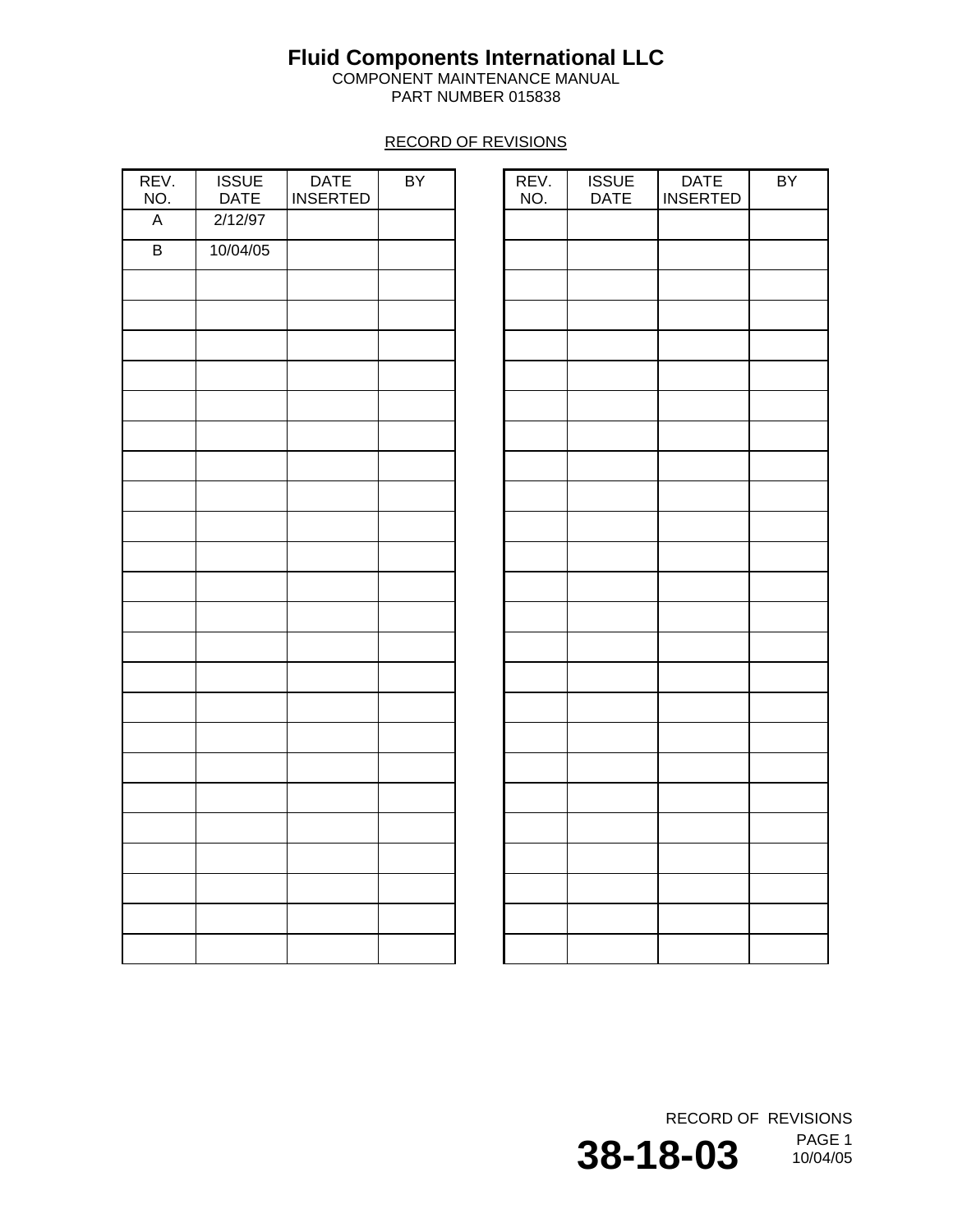COMPONENT MAINTENANCE MANUAL PART NUMBER 015838

THIS PAGE INTENTIONALLY LEFT BLANK

 RECORD OF REVISIONS **38-18-03 PAGE 2**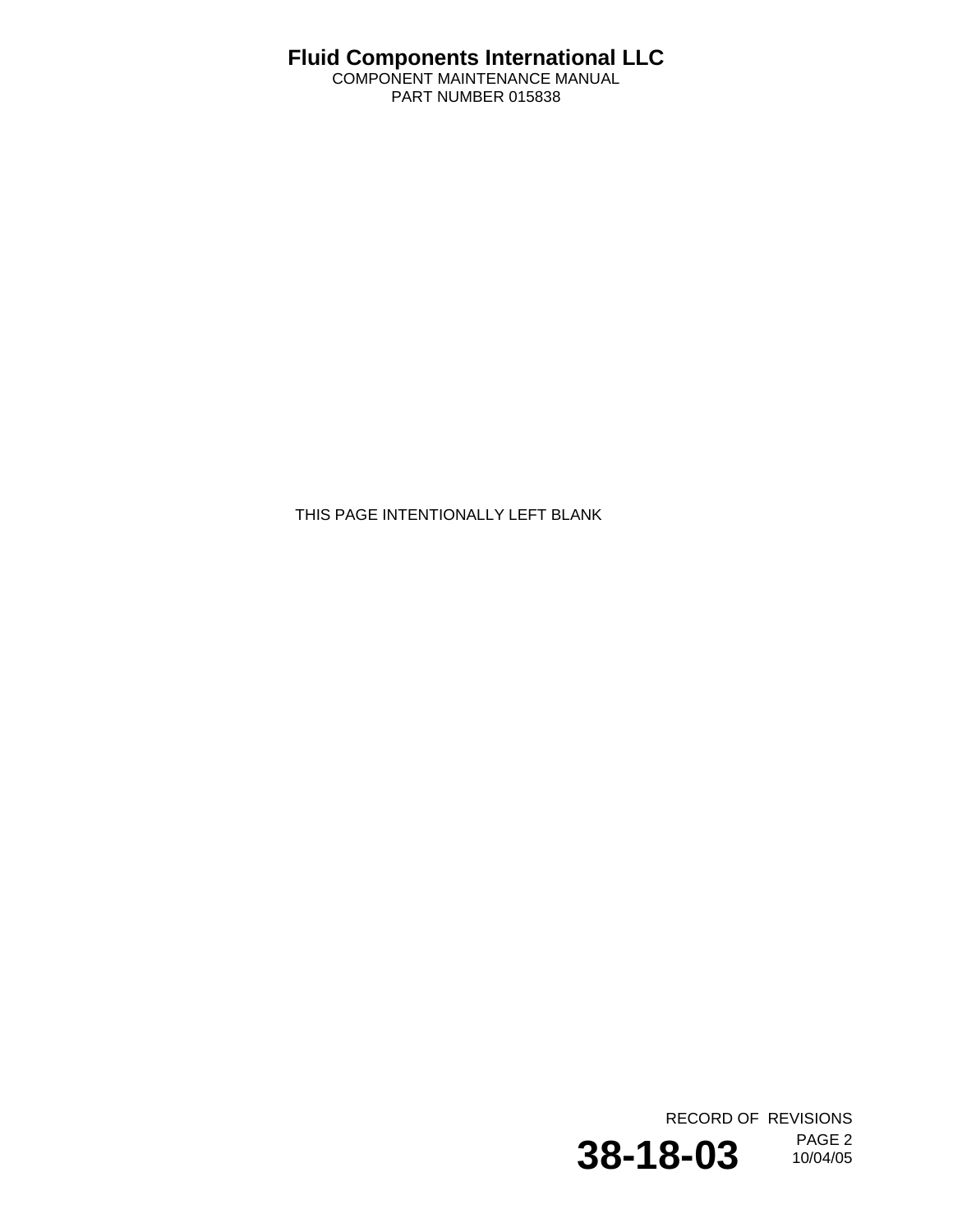COMPONENT MAINTENANCE MANUAL PART NUMBER 015838

#### RECORD OF TEMPORARY REVISIONS

| REV. | <b>ISSUE</b> | <b>DATE</b>     | BY | REV. | <b>ISSUE</b> | <b>DATE</b>     | BY |
|------|--------------|-----------------|----|------|--------------|-----------------|----|
| NO.  | <b>DATE</b>  | <b>INSERTED</b> |    | NO.  | <b>DATE</b>  | <b>INSERTED</b> |    |
|      |              |                 |    |      |              |                 |    |
|      |              |                 |    |      |              |                 |    |
|      |              |                 |    |      |              |                 |    |
|      |              |                 |    |      |              |                 |    |
|      |              |                 |    |      |              |                 |    |
|      |              |                 |    |      |              |                 |    |
|      |              |                 |    |      |              |                 |    |
|      |              |                 |    |      |              |                 |    |
|      |              |                 |    |      |              |                 |    |
|      |              |                 |    |      |              |                 |    |
|      |              |                 |    |      |              |                 |    |
|      |              |                 |    |      |              |                 |    |
|      |              |                 |    |      |              |                 |    |
|      |              |                 |    |      |              |                 |    |
|      |              |                 |    |      |              |                 |    |
|      |              |                 |    |      |              |                 |    |
|      |              |                 |    |      |              |                 |    |
|      |              |                 |    |      |              |                 |    |
|      |              |                 |    |      |              |                 |    |
|      |              |                 |    |      |              |                 |    |
|      |              |                 |    |      |              |                 |    |
|      |              |                 |    |      |              |                 |    |
|      |              |                 |    |      |              |                 |    |
|      |              |                 |    |      |              |                 |    |
|      |              |                 |    |      |              |                 |    |
|      |              |                 |    |      |              |                 |    |
|      |              |                 |    |      |              |                 |    |

RECORD OF TEMPORARY REVISIONS PAGE 1<br>10/04/05 **38-18-03** 10/04/05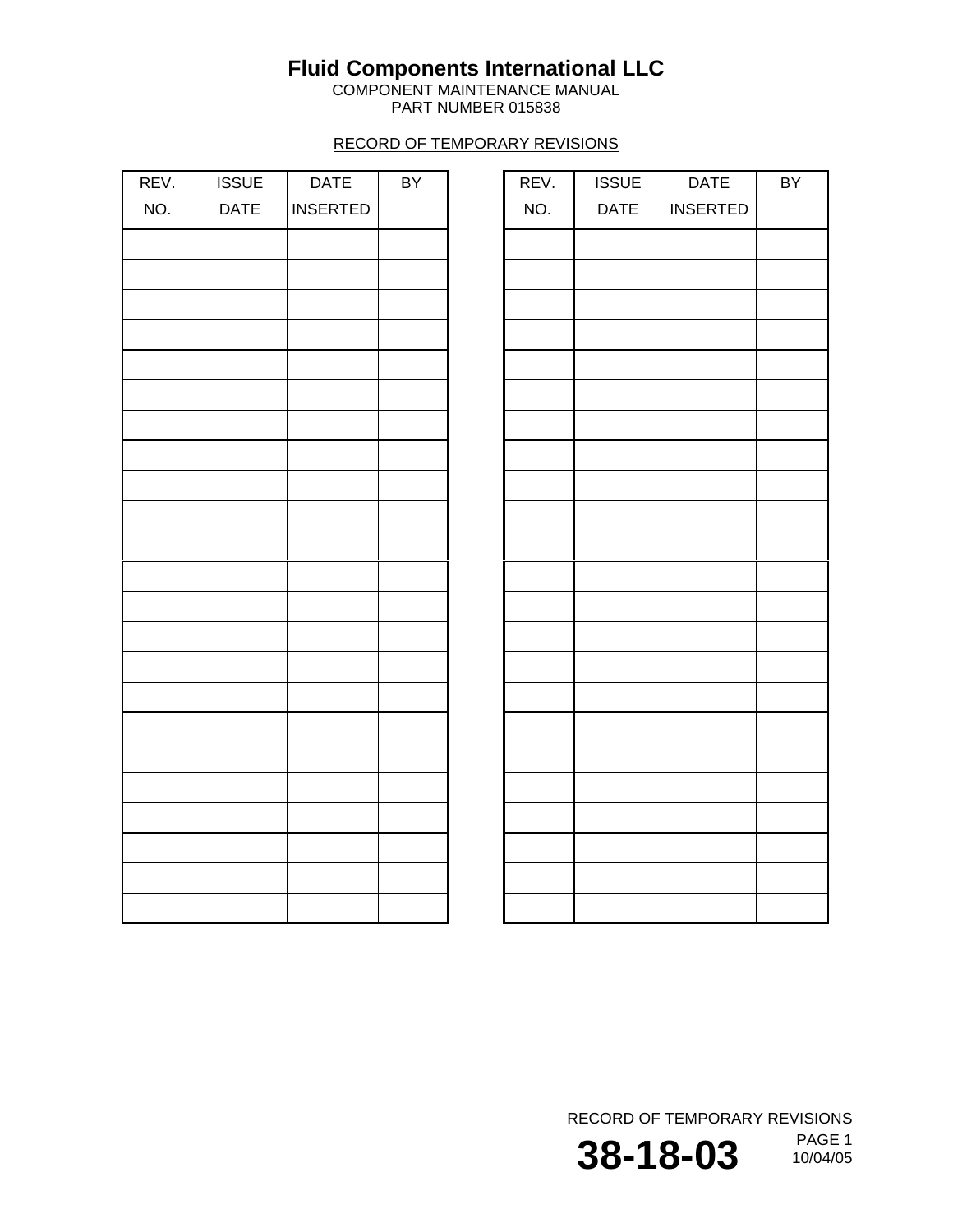COMPONENT MAINTENANCE MANUAL PART NUMBER 015838

THIS PAGE INTENTIONALLY LEFT BLANK

RECORD OF TEMPORARY REVISIONS



PAGE 2<br>10/04/05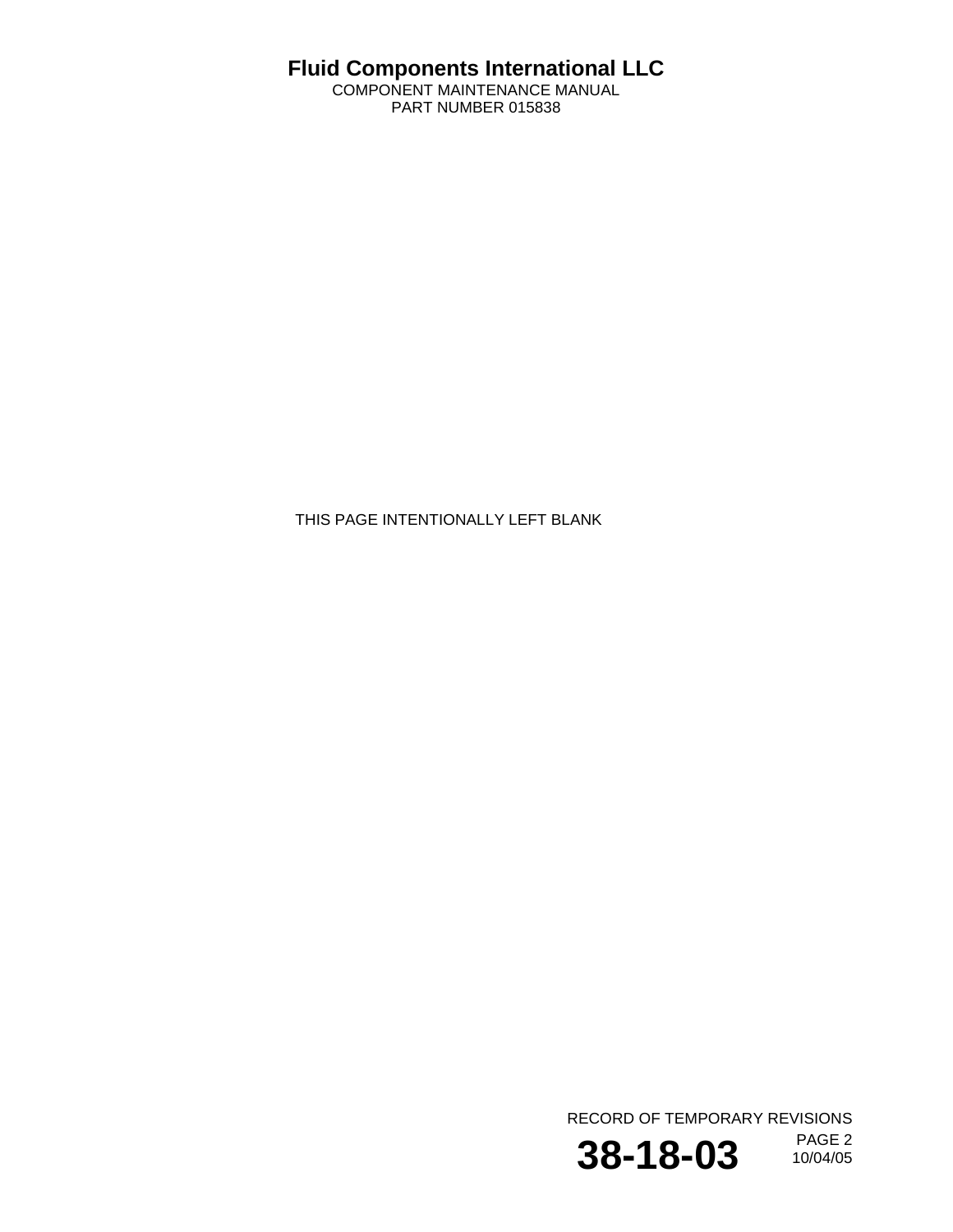COMPONENT MAINTENANCE MANUAL PART NUMBER 015838

#### SERVICE BULLETIN LIST

Service Bulletin information is placed in this list when the Service Bulletin is incorporated into this manual.

| S.B. NUMBER | <b>DESCRIPTION</b> | PARTS ADDED | <b>INCORPORATED</b> | <b>EFFECTIVITY</b> |
|-------------|--------------------|-------------|---------------------|--------------------|
|             |                    | OR CHANGED  | IN REVISION         |                    |
|             |                    |             |                     |                    |
|             |                    |             |                     |                    |
|             |                    |             |                     |                    |
|             |                    |             |                     |                    |
|             |                    |             |                     |                    |
|             |                    |             |                     |                    |
|             |                    |             |                     |                    |
|             |                    |             |                     |                    |
|             |                    |             |                     |                    |
|             |                    |             |                     |                    |
|             |                    |             |                     |                    |
|             |                    |             |                     |                    |
|             |                    |             |                     |                    |
|             |                    |             |                     |                    |
|             |                    |             |                     |                    |
|             |                    |             |                     |                    |
|             |                    |             |                     |                    |
|             |                    |             |                     |                    |
|             |                    |             |                     |                    |
|             |                    |             |                     |                    |
|             |                    |             |                     |                    |
|             |                    |             |                     |                    |
|             |                    |             |                     |                    |
|             |                    |             |                     |                    |
|             |                    |             |                     |                    |
|             |                    |             |                     |                    |
|             |                    |             |                     |                    |
|             |                    |             |                     |                    |
|             |                    |             |                     |                    |
|             |                    |             |                     |                    |
|             |                    |             |                     |                    |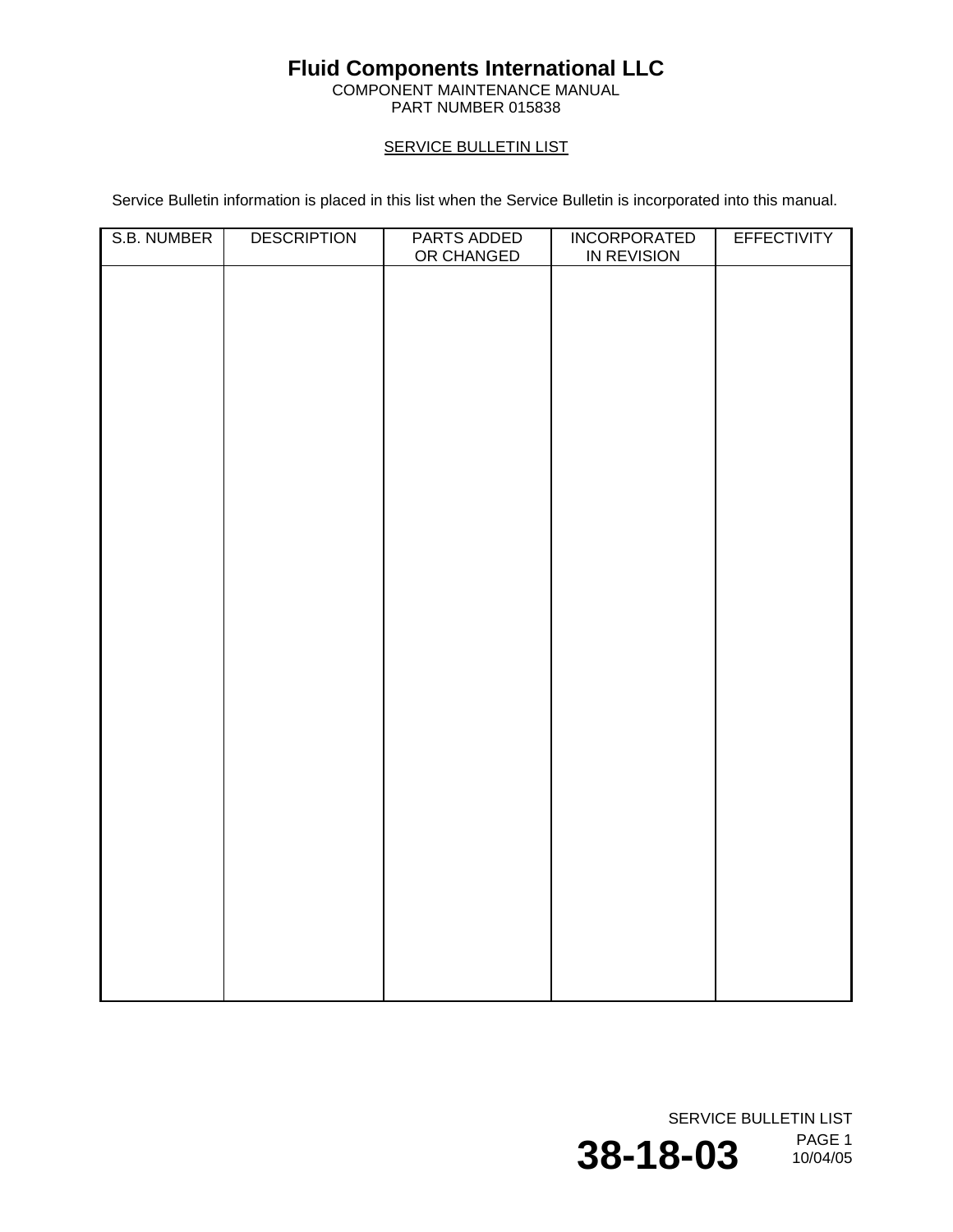COMPONENT MAINTENANCE MANUAL PART NUMBER 015838

THIS PAGE INTENTIONALLY LEFT BLANK

SERVICE BULLETIN LIST **38-18-03 PAGE 2**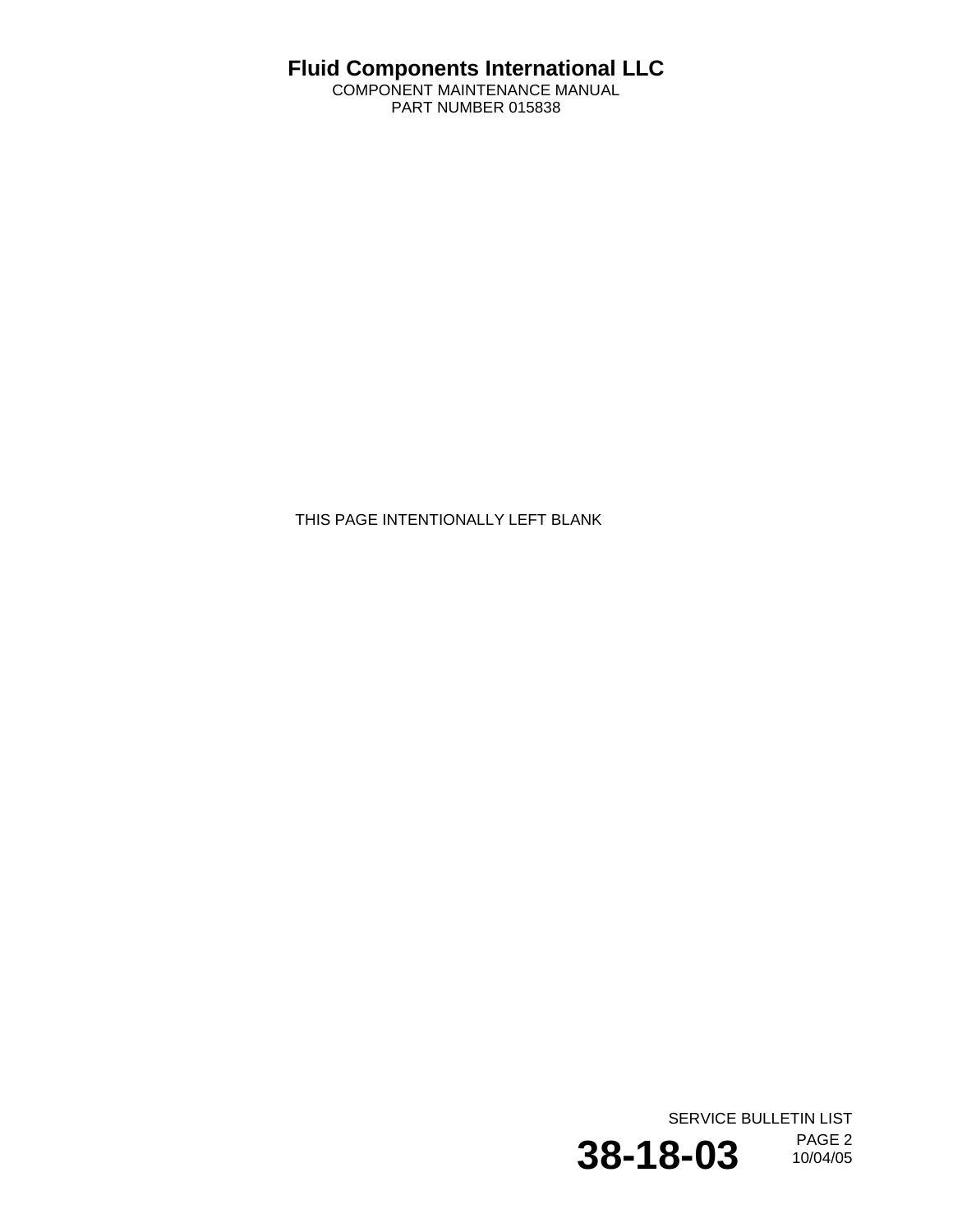COMPONENT MAINTENANCE MANUAL PART NUMBER 015838

#### LIST OF EFFECTIVE PAGES

| <b>SUBJECT</b>                | <b>PAGE</b>    | <b>DATE</b> |
|-------------------------------|----------------|-------------|
| <b>TITLE PAGE</b>             | 1              | OCT 04/05   |
| <b>RECORD OF REVISIONS</b>    | 1              | OCT 04/05   |
| RECORD OF TEMPORARY REVISIONS | 1              | OCT 04/05   |
| SERVICE BULLETIN LIST         | 1              | OCT 04/05   |
| LIST OF EFFECTIVE PAGES       | 1              | OCT 04/05   |
| TABLE OF CONTENTS             | 1              | OCT 04/05   |
| <b>INTRODUCTION</b>           | 1              | OCT 04/05   |
| DESCRIPTION AND OPERATION     | 2              | OCT 04/05   |
|                               | 3              | OCT 04/05   |
|                               | 4              | OCT 04/05   |
|                               | 5              | OCT 04/05   |
|                               | 6              | OCT 04/05   |
| <b>TESTING</b>                | $\overline{7}$ | OCT 04/05   |
|                               | 8              | OCT 04/05   |
| <b>CLEANING</b>               | 9              | OCT 04/05   |
| <b>INSPECTION/CHECK</b>       | 9              | OCT 04/05   |
| <b>REPAIR</b>                 | 9              | OCT 04/05   |
|                               |                |             |
|                               |                |             |
|                               |                |             |

LIST OF EFFECTIVE PAGES 38-18-03 **PAGE 1**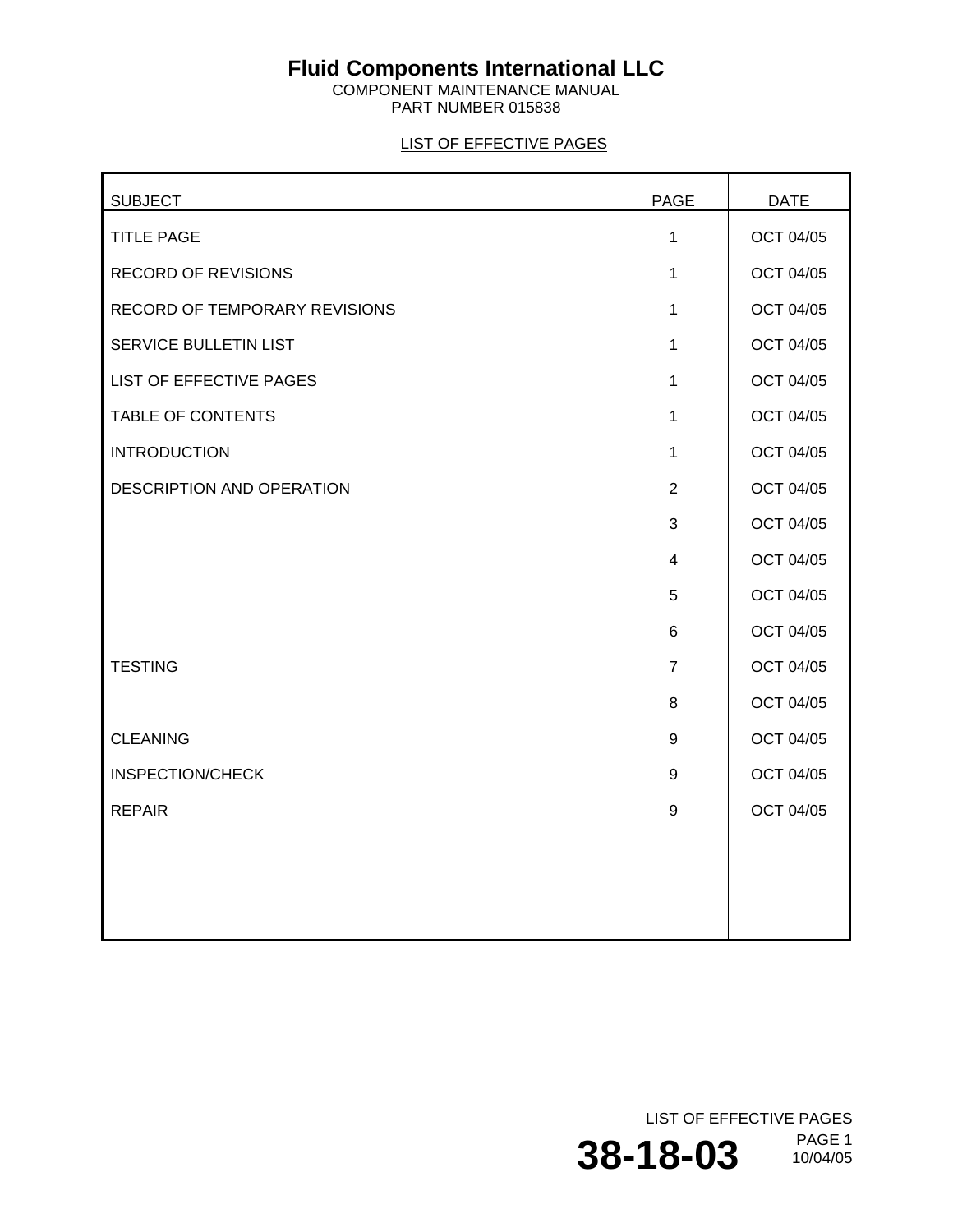COMPONENT MAINTENANCE MANUAL PART NUMBER 015838

THIS PAGE INTENTIONALLY LEFT BLANK

LIST OF EFFECTIVE PAGES **38-18-03 PAGE 2**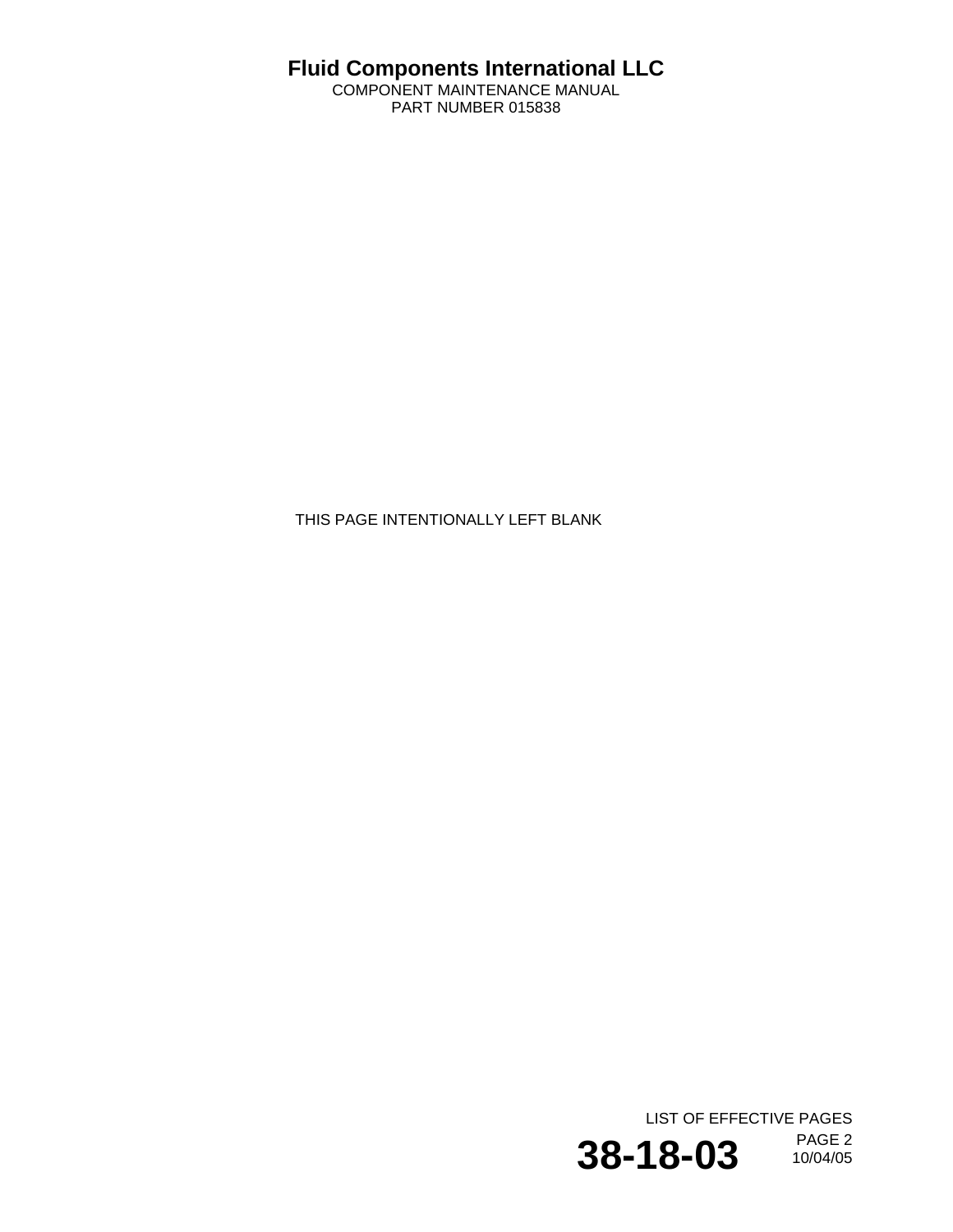COMPONENT MAINTENANCE MANUAL PART NUMBER 015838

#### TABLE OF CONTENTS

| PARAGRAPH TITLE |   |
|-----------------|---|
|                 |   |
|                 |   |
|                 |   |
|                 | 9 |
|                 | 9 |
|                 | 9 |

TABLE OF CONTENTS [PAGE 1](#page-14-0)<br>10/04/05 **38-18-03**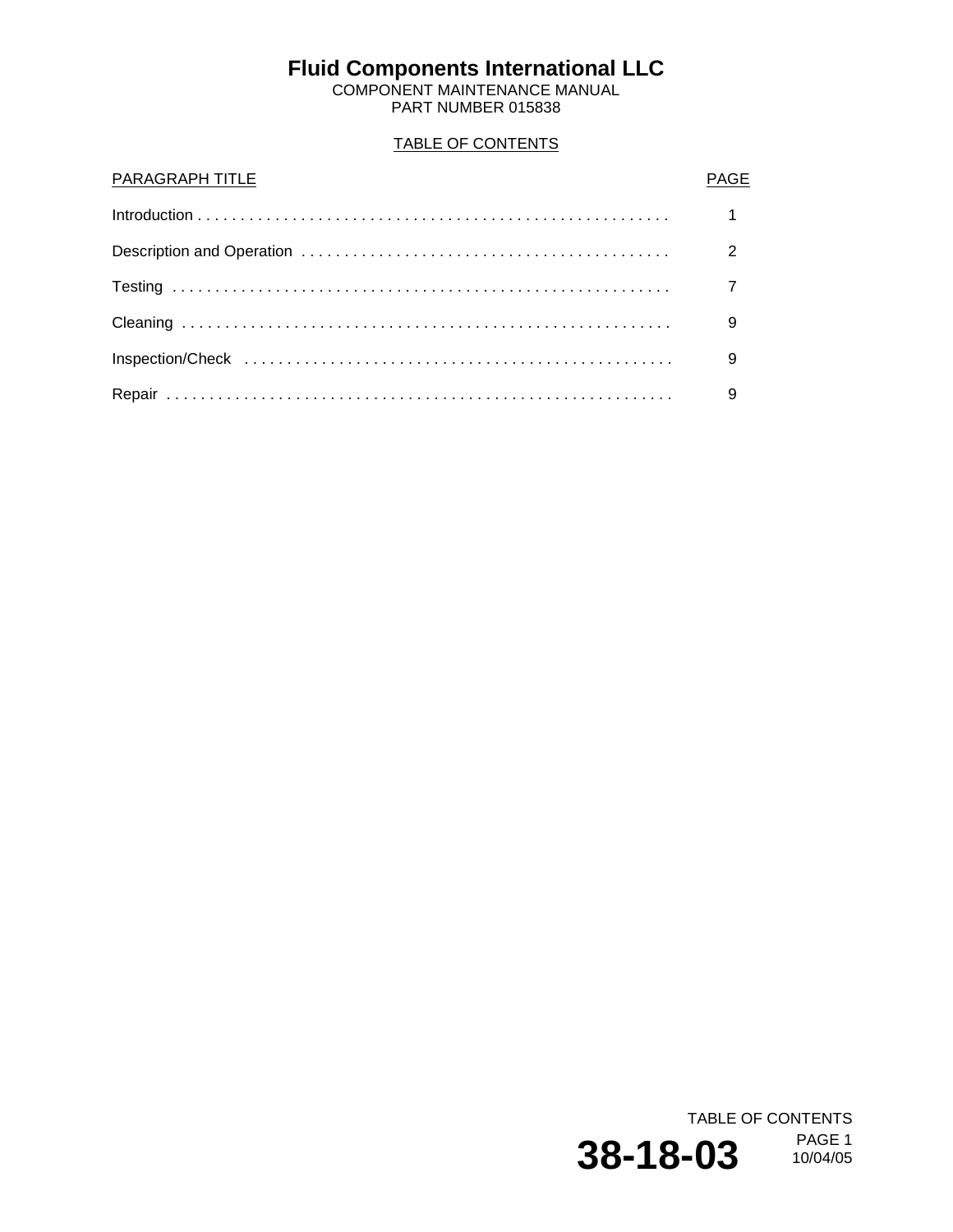COMPONENT MAINTENANCE MANUAL PART NUMBER 015838

THIS PAGE INTENTIONALLY LEFT BLANK

TABLE OF CONTENTS **38-18-03 PAGE 2**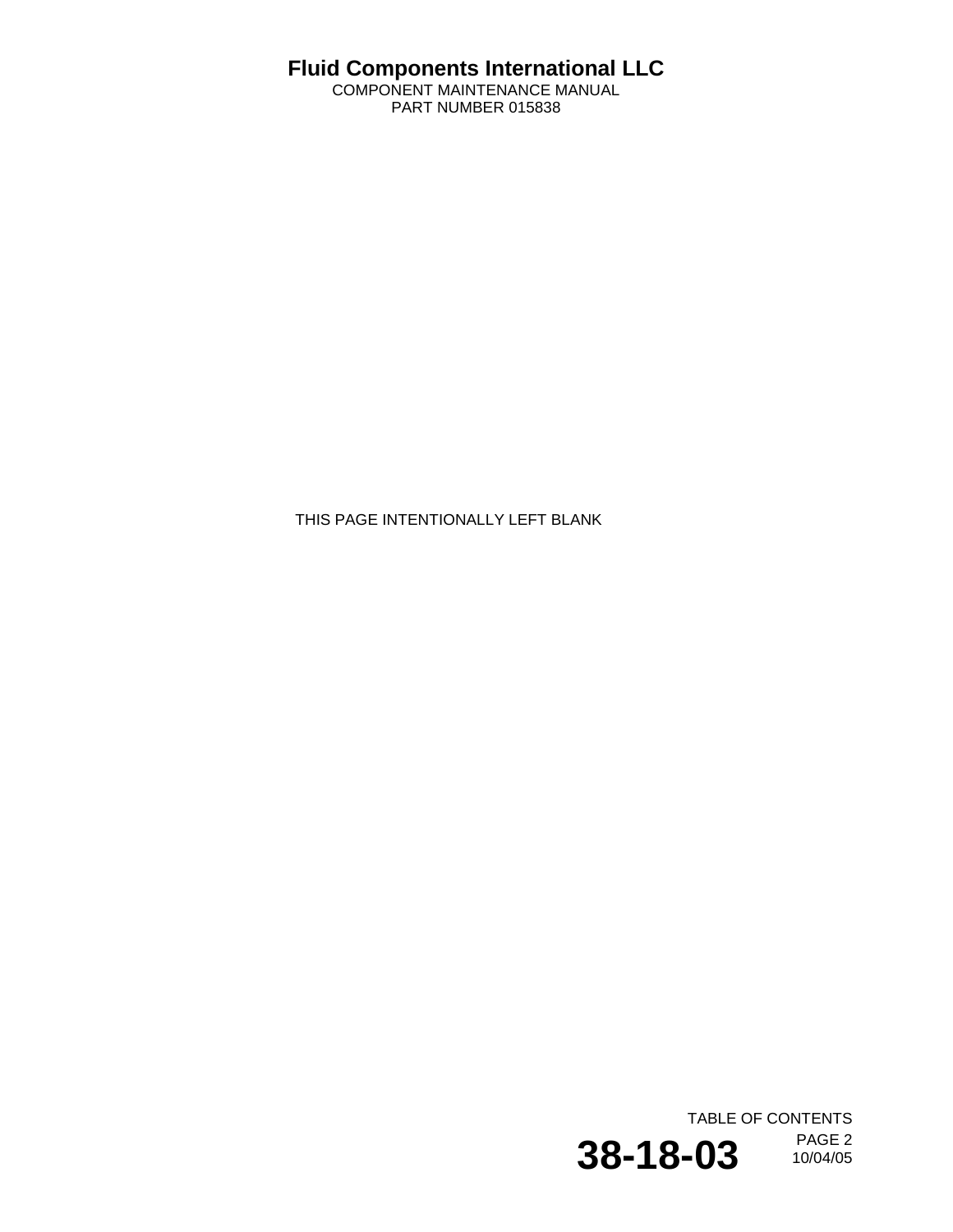COMPONENT MAINTENANCE MANUAL PART NUMBER 015838

#### **INTRODUCTION**

#### <span id="page-14-0"></span>1. General

- A. This manual provides maintenance instructions for the Model 015838 Water Level and Temperature Monitoring System.
- B. The information in this abbreviated manual covers the description, operation, testing, cleaning, and inspection of this equipment.
- C. The instrument is manufactured by Fluid Components International LLC, San Marcos, California (CAGE CODE 64818), for Bombardier Inc. Canadair Group.

#### 2. Ordering of Parts

Order of parts are to be directed as follows:

 Attention: Customer Sales Phone: (800) 854-1993 or (760) 744-6950 or FAX: (760) 736-6250 Fluid Components Intl 1755 La Costa Meadows Drive San Marcos, California 92069-5187

#### 3. Manual Requests

Requests for copies of publications should be directed to the address shown in Paragraph 2.

4. Manual Revisions

This manual will be revised as necessary to reflect current information.

**38-18-03** 10/04/05

PAGE 1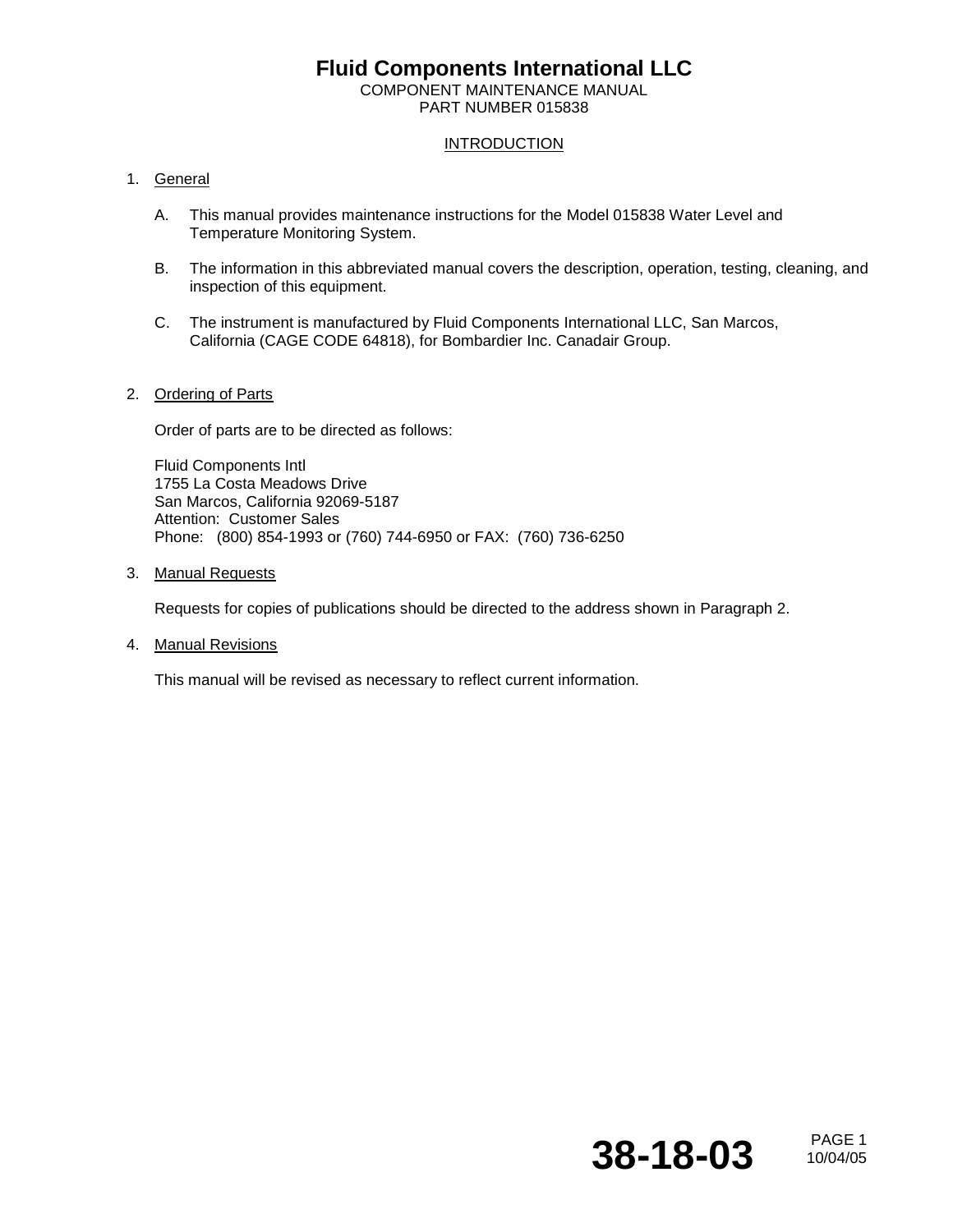COMPONENT MAINTENANCE MANUAL PART NUMBER 015838

#### DESCRIPTION AND OPERATION

#### <span id="page-15-0"></span>1. Description

The Model 015838 Water Level and Temperature Monitoring System monitors the potable water in aircraft potable water tanks. Figure 1 shows the Water Level and Temperature Monitoring System. The system consists of 2 probes that are in physical contact with the potable water, and control circuitry that produces output signals that indicate water level, turn on water heaters, and inhibit pump operations. The system has no moving parts, is lightweight, compact, and reliable. The typical application for the system is to monitor aircraft galley and lavatory potable water tanks. The physical and operational characteristics of the system are listed in Figure 2. Figure 3 shows the outline dimensions of the system for purposes of proper mounting.



Water Level and Temperature Monitoring System Figure 1

**38-18-03** 10/04/05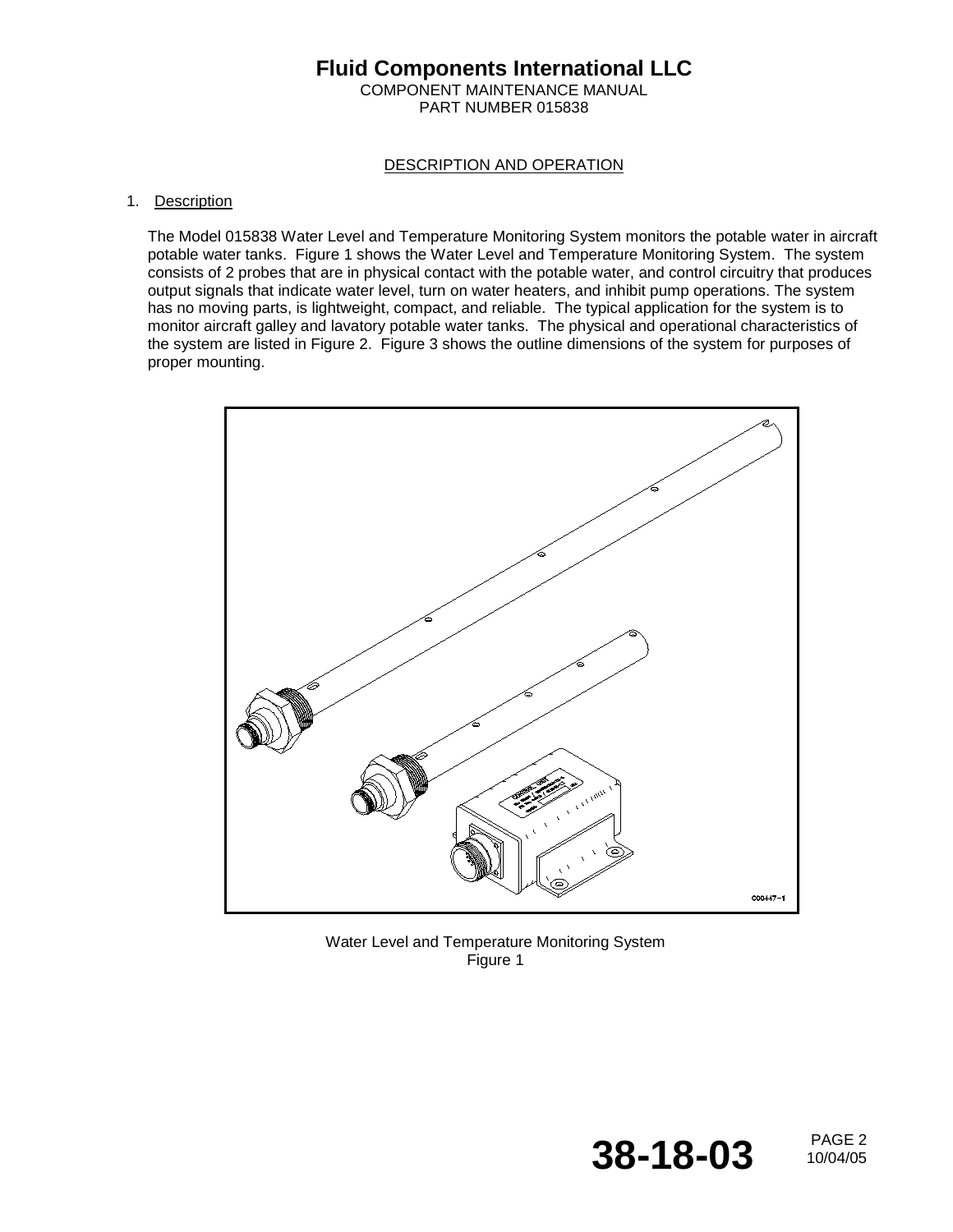COMPONENT MAINTENANCE MANUAL PART NUMBER 015838

| Item                                                                    | Characteristic                                                                             |
|-------------------------------------------------------------------------|--------------------------------------------------------------------------------------------|
| <b>Process Connection</b>                                               | End fitting per MS33514-16 Style 3 (1.312-12 UNJ-3A)                                       |
| <b>Insertion Lengths</b><br>Probe -01<br>Probe -02                      | 9.82 inches (249 mm)<br>19.86 inches (504mm)                                               |
| Material<br>Enclosure<br>Probes                                         | Aluminum alloy<br>Stainless steel/plastics                                                 |
| <b>Fluid Level Indications</b>                                          | Full, 3/4 level, 1/2 level, 1/4 level, empty level                                         |
| Repeatability                                                           | $\pm$ .25 inch (6 mm)                                                                      |
| Time Response<br>dry to wet<br>wet to dry                               | 20 seconds maximum<br>2 minutes maximum                                                    |
| Power Input                                                             | 22 to 30VDC                                                                                |
| <b>Signal Output</b>                                                    | Discrete ground/open signals                                                               |
| <b>Power Consumption</b>                                                | 7.5 Watts maximum                                                                          |
| Connectors mate with<br>Enclosure<br>Probes -01, -02                    | D38999/26WE26SN per MIL-C-38999, series III<br>D38999/26KB98SC per MIL-C-38999, series III |
| Operating<br>Temperature<br>Probes -01, -02<br><b>Control Circuitry</b> | 32 to 158°F (0 to 70° C)<br>-40 to 131°F (-40 to 55° C)                                    |
| Weight<br>Enclosure<br>Probe -01<br>Probe -02                           | 1.0 pound (454 G)<br>1.0 pound (454 G)<br>1.3 pounds (590 G)                               |
|                                                                         | <b>Leading Particulars</b>                                                                 |

Figure 2

**38-18-03 PAGE 3**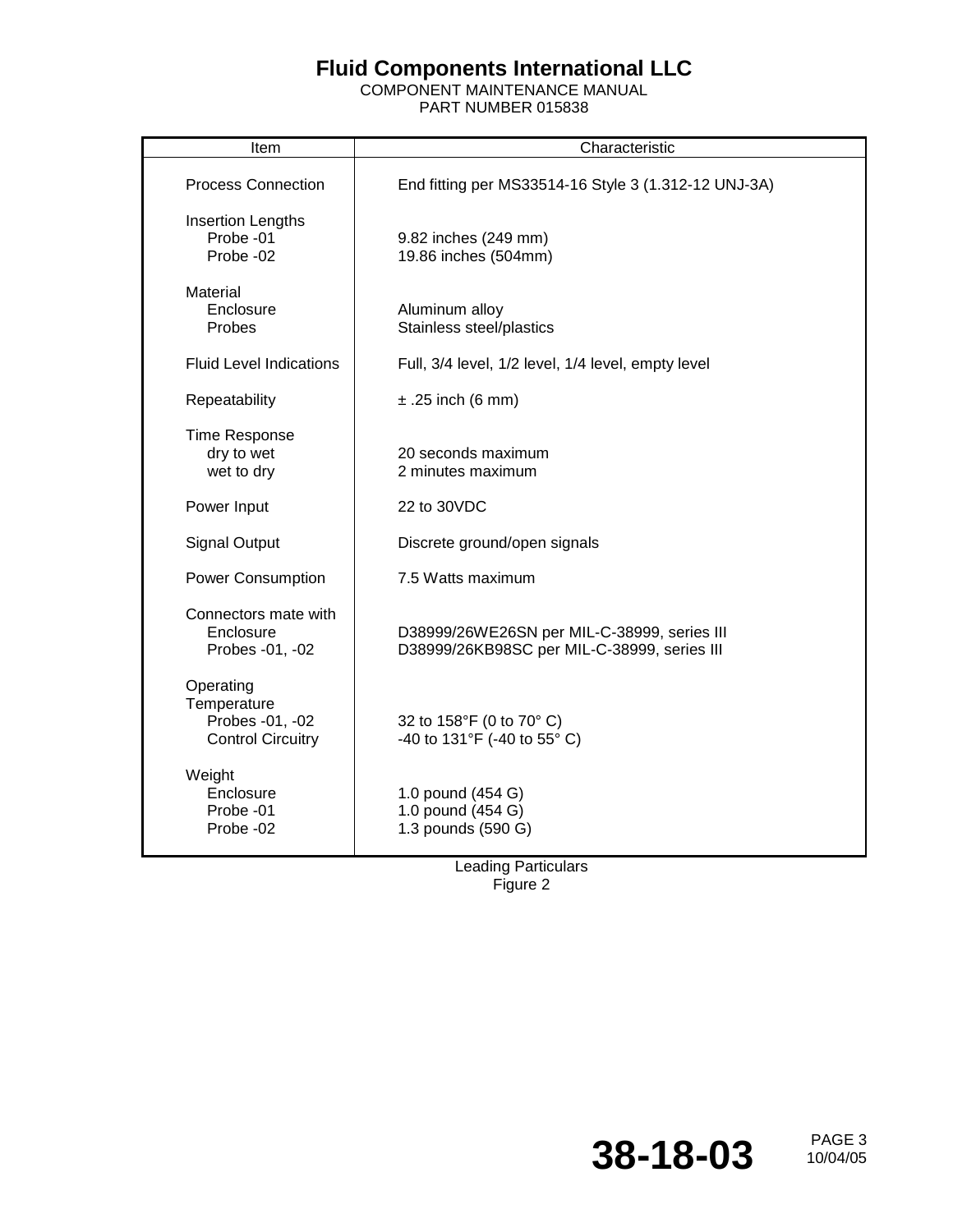COMPONENT MAINTENANCE MANUAL PART NUMBER 015838



Outline Dimensions Figure 3

**38-18-03** 

PAGE 4<br>10/04/05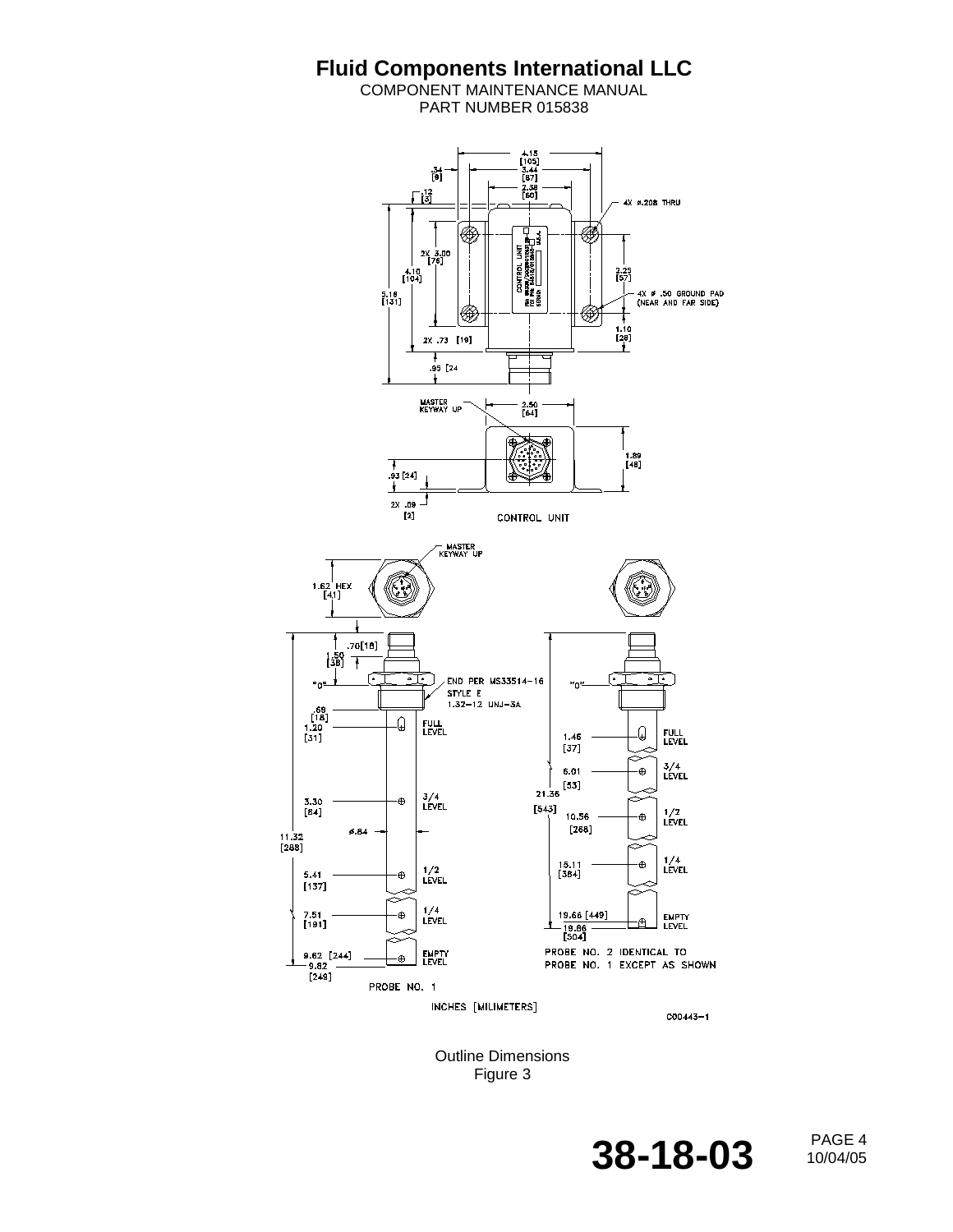#### COMPONENT MAINTENANCE MANUAL **Fluid Components International LLC**  PART NUMBER 015838

#### 2. Operation

#### A. Probe

 sectioned tube. One strip, known as the reference strip, contains two RTD's. The other strip, One probe is screwed into each potable water tank. (A customer supplied O-Ring packing is suggested for use with each probe.) Each probe consists of two polymer strips that contain Resistance Temperature Detectors (RTD)'s. The strips are placed parallel to each other in a known as the active strip, contains five RTD's

 temperature measurement. The active strip contains five RTD's. All five RTD's in the active The reference strip contains one RTD for level measurement and one RTD for water strip are used for level detection. See the probe configuration in Figure 4.

water. A Temperature Differential (∆T) exists between the active and reference RTD strips When the probe is put in water, the submerged portion of the reference strip is at the water temperature. The active strip is heated by an electric current and loses some heat to the and a proportional Resistance Differential  $(ΔR)$  exists that the control unit measures.

#### B. Control Unit

The input to the control unit circuitry is the  $\Delta R$ . The output of the control unit circuitry is ground (enable) or open (disable) signals.

 The control unit has a two minute warm up period from power up to operation. During this and the full level signals will be enabled one at a time. Then all signals will be disabled. This time the empty level signals, the 1/4 level signals, the 1/2 level signals, the 3/4 level signals sequence will repeat every six seconds for the two minute warm up time.

 The control unit P/N 015840-01 circuitry enables or disables a pump inhibit signal. If the power has been off for more than 20 ±5 minutes the circuitry will enable the pump inhibit signal at power up. The pump inhibit signal will be enabled for 15 minutes after power up. If also enabled whenever the potable water level is below the empty level on the probe. power has been removed and then powered on again within 20 ±5 minutes there will be a pump inhibit signal enabled for only the 2 minute warm up period. The pump inhibit signal is

 The control unit P/N 015840-02 is different from the -01 control unit as follows: When a momentary power interrupt occurs, the -02 control unit will bypass the 2 minute warm-up period and go directly into displaying the level.

 The control unit P/N 015480-03 is different from the -02 control unit as follows: The unit has short circuit protection on the signal outputs and reset circuitry to prevent control box software lock-up.

 below 50°F (10°C) the temperature signal is enabled. When the water temperature when the water temperature decreases below  $59^{\circ}F(15^{\circ}C)$  the temperature signal is enabled. The second RTD in the reference RTD strip along with the control unit circuitry measures the water temperature. For probe #1 (short probe); when the water temperature decreases increases above 68°F (20°C) the temperature signal is disabled. For probe #2 (long probe); When the water temperature increases above  $95^{\circ}F$  (35 $^{\circ}C$ ) the temperature signal is disabled.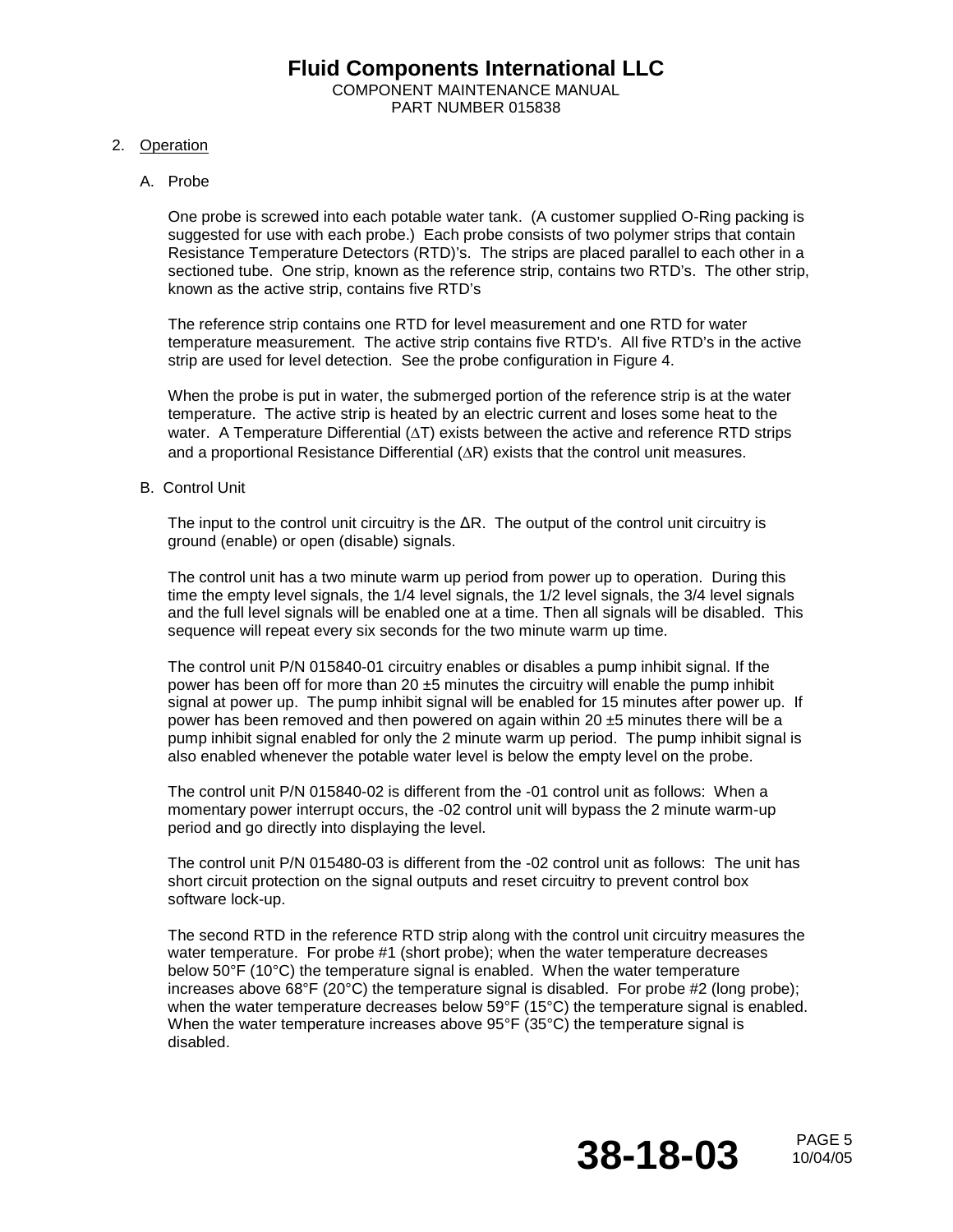COMPONENT MAINTENANCE MANUAL PART NUMBER 015838

The control unit detects if there is a probe failure (short or open). If a failure is detected all of the probe level signals are enabled simultaneously for one second, then disabled simultaneously for 5 seconds. The pump inhibit signal is enabled (disabling the pump) and the temperature signal is disabled (removing power to the heater).



Probe Configuration Figure 4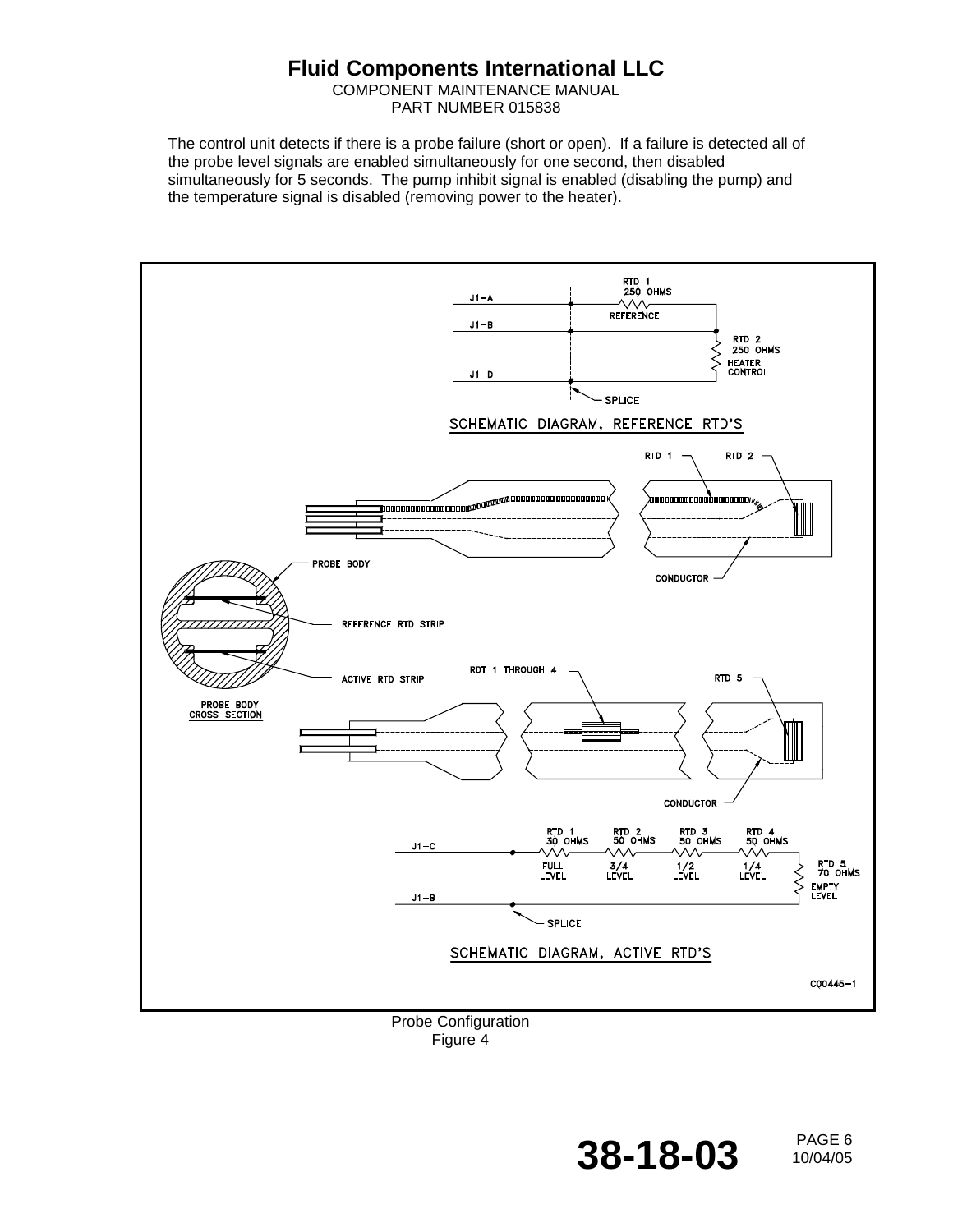COMPONENT MAINTENANCE MANUAL PART NUMBER 015838

#### **TESTING**

#### <span id="page-20-0"></span>1. General

 The system is easy to troubleshoot due to the simplicity of design. System failures can be as simple to correct as unscrewing a probe and screwing in a new one.

#### 2. Test Equipment

Precision Digital Multi-Meter (DMM)

3. Test Procedure

#### **WARNING:** ONLY QUALIFIED PERSONNEL SHOULD ATTEMPT TO TEST THIS SYSTEM. THE WHILE OPERATOR ASSUMES ALL RESPONSIBILITIES FOR SAFE PRACTICES TROUBLESHOOTING.

- A. Verify error: All lights in the aircraft's potable water monitoring device for probe 1 flash for 1 second every 5 seconds. The control unit is not receiving correct signals from probe 1.
	- (1) Check for bent connector pins in control unit enclosure and probe 1 connector (short probe for galley potable water tank).
	- values shown are taken at 32°F (0°C). At 68°F (20°C) the resistance is 272±8 ohms. (2) Check probe 1 resistances as found on the schematics in Figure 4. The resistance
	- (3) Check the aircraft components that mate with the system for problems. See Figure 5 for a wiring diagram of the system.
- B. Verify error: All lights in the aircraft's potable water monitoring device for probe 2 flash for 1 second every 5 seconds. The control unit is not receiving correct signals from probe 2.
	- (1) Check for bent connector pins in control unit enclosure and probe 2 connector (long probe for lavatory potable water tank).
	- values shown are taken at 32°F (0°C). At 68°F (20°C) the resistance is 272±8 ohms. (2) Check probe 2 resistances as found on the schematics in Figure 4. The resistance
	- (3) Check the aircraft components that mate with the system for problems. See Figure 5 for a wiring diagram of the system.
- C. Verify error: No lights lit in the aircraft's potable water monitoring device during warm up sequence.
	- (1) Check for power to the control unit. See Figure 5. (No lights lit after warm up indicate that the water level is below the empty level of the probe.)
- D. Verify error: Lights in the aircraft's potable water monitoring device indicate incorrect level.
	- the galley potable water tank. (The water tanks may not be entirely empty, however if the (1) Verify the correct probe is in the correct tank. The long 19.86 inch (504 mm) probe is used in the lavatory potable water tank. The short 9.82 inch (248 mm) probe is used in water is below the probe the system will register empty.)
	- (2) Remove the probe with the incorrect indication. Remove any ice from the probe. Reinstall the probe.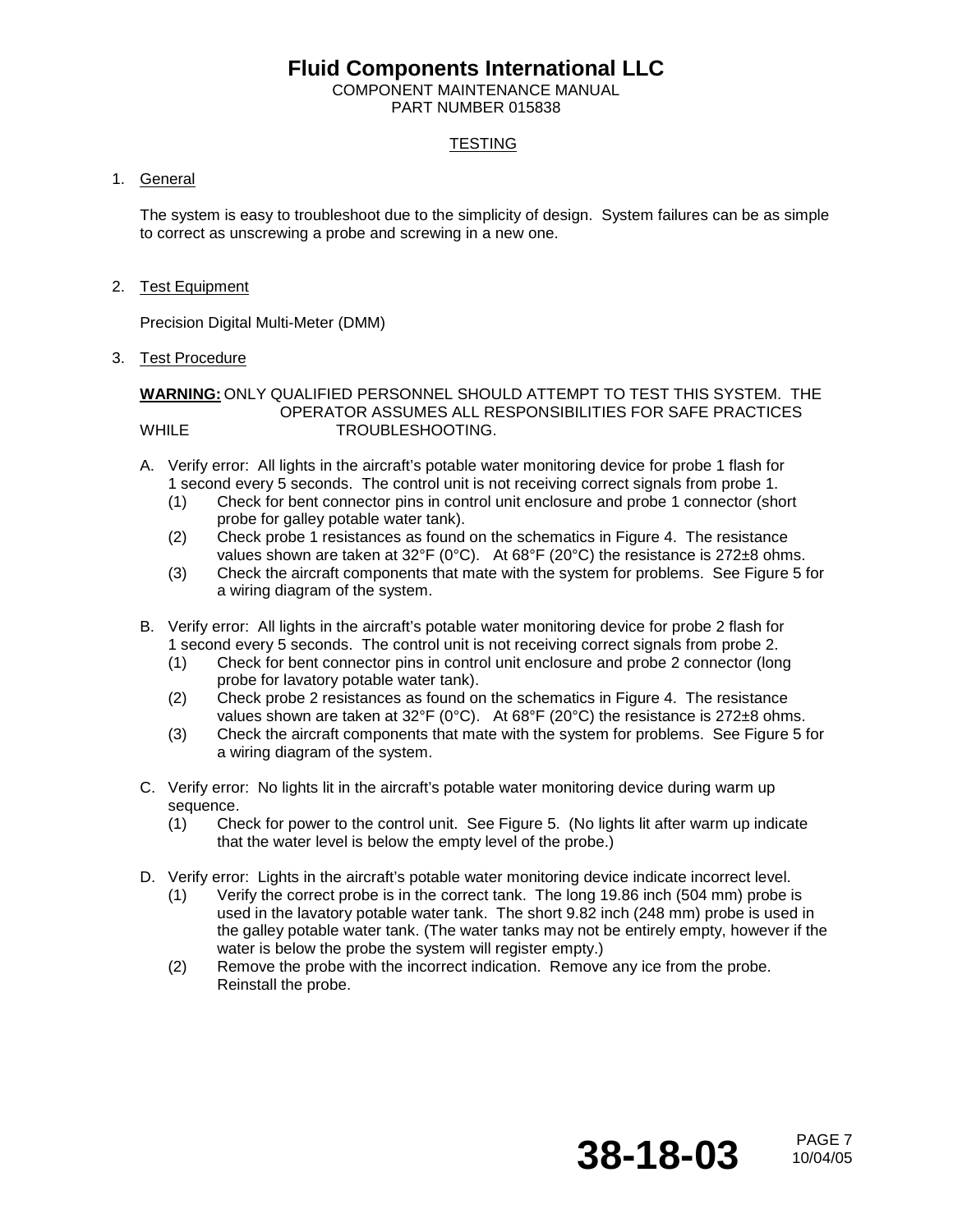COMPONENT MAINTENANCE MANUAL PART NUMBER 015838



Figure 5

#### 4. Conclusion

If the above conditions have been verified and problems are still being experienced contact the FCI Customer Service Department as shown in paragraph 2 of the introduction.

If any units are defective contact FCI Customer Service Department and arrange to have the system unit sent back for repair or replacement.

PAGE 8

**38-18-03** 10/04/05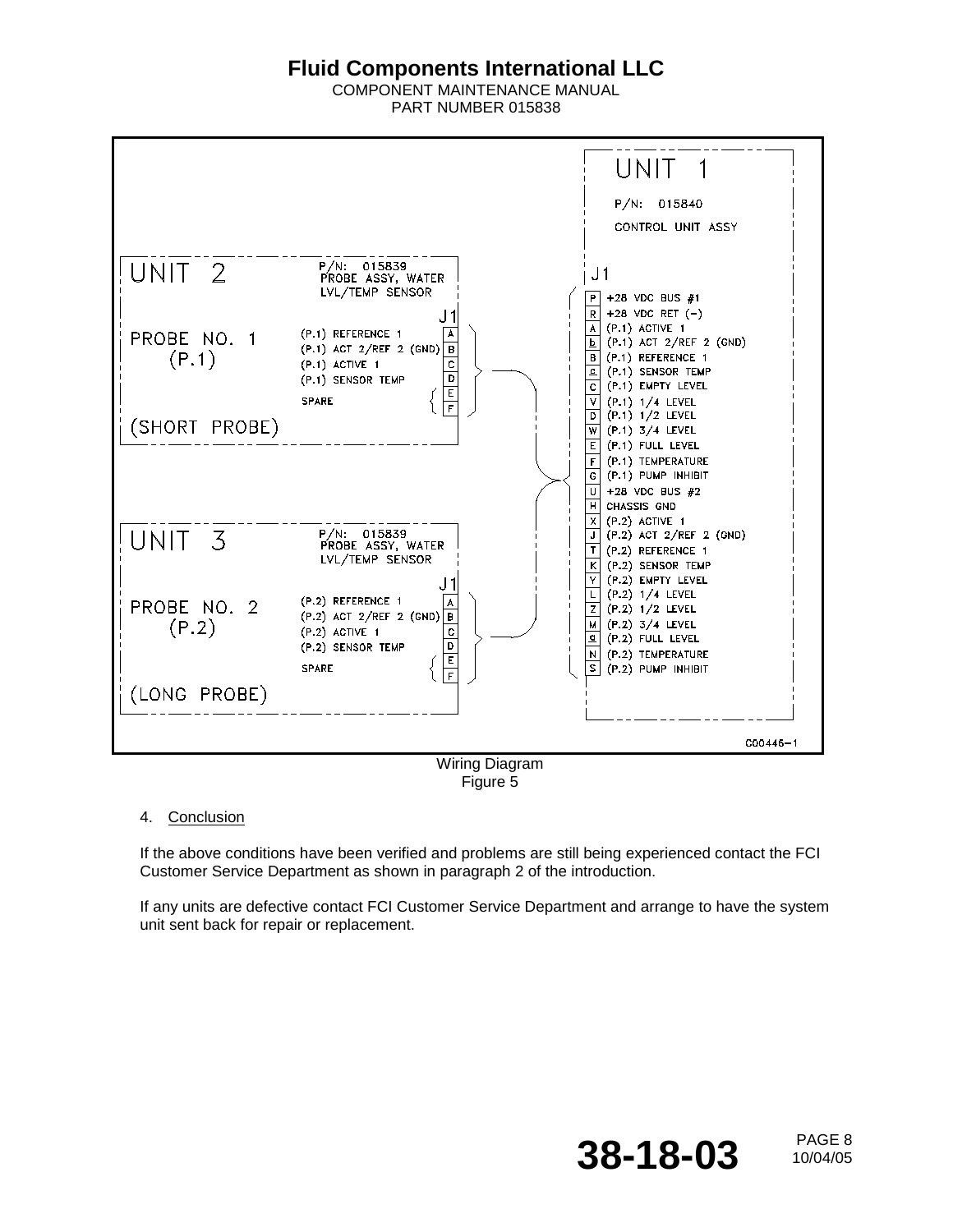COMPONENT MAINTENANCE MANUAL PART NUMBER 015838

#### CLEANING

#### <span id="page-22-0"></span>1. Cleaning Solutions

- A. Isopropyl Alcohol
- B. Aqueous cleaning / disinfectant solution compatible with potable water containers

#### 2. Cleaning

- A. Remove foreign material from the external surfaces of the control unit enclosure with a cloth moist with an aqueous cleaning / disinfectant solution.
- B. Clean the connectors and pins with isopropyl alcohol and a cotton swab.
- C. Clean the probe body by dipping it into an aqueous cleaning / disinfectant solution. Do not use organic solvents on the plastic materials. Dry with a clean cloth.<br>INSPECTION/CHECK

1. Control Circuit Enclosure Condition

Visually inspect the control unit enclosure periodically for physical damage. The enclosure should<br>be free of corrosion and cracks.

#### 2. Probe Condition

Visually inspect the probe portion of the system for physical damage. The probe should be free of corrosion and cracks.

#### REPAIR

The system is not field repairable other than the removal and replacement of the probes or the control unit enclosure. If the system fails to operate properly return the system unit(s) to FCI at the address in paragraph 2 of the Introduction. There is no need to return all of the system units if just one unit is faulty.

**38-18-03 10/04/05**